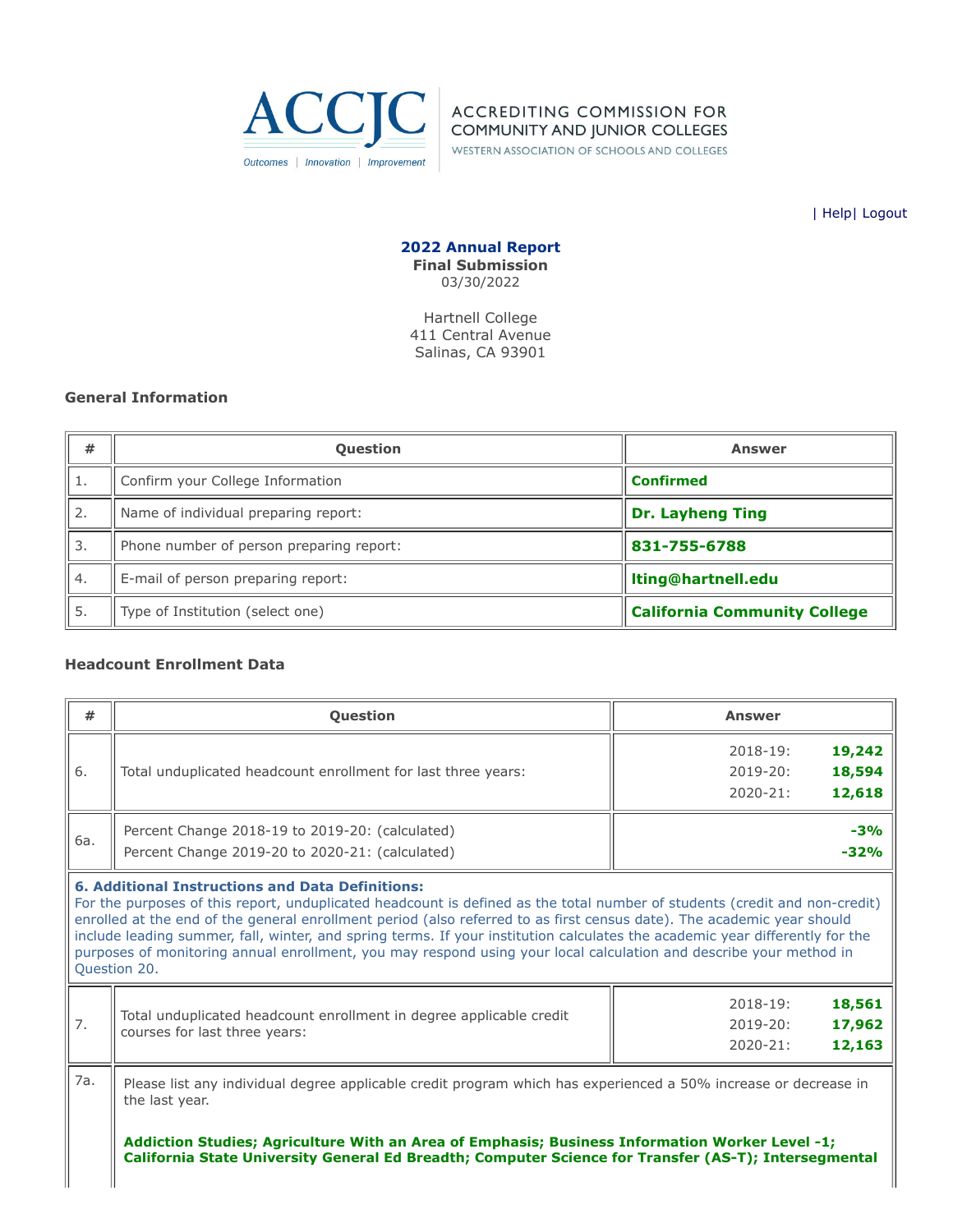### **General Ed Transfer Curriculum; Kinesiology; Manufacturing Technology; Social Justice for Transfer (AA-T); Theatre Arts for Transfer (AA-T); Welding Technology**

**7. Additional Instructions and Data Definitions:**

Per federal regulations, ACCJC is responsible for monitoring for significant program growth (or decline) that may potentially impact an institution's ability to meet Accreditation Standards. ACCJC does not determine what constitutes a program for colleges. For the purposes of this report, you may define degree-applicable credit programs as appropriate for the context of your institution's unique mission.

## **Distance Education and Correspondence Education**

| #                                                                                                                                                                                                                                                                                                                                                                                                                                                                                                                                                                                                                                                                                                                                                                                                                                                                                                                                                                                                                                      | Question                                                                                                                                                                                                                                           | <b>Answer</b>                                            |  |  |  |  |  |
|----------------------------------------------------------------------------------------------------------------------------------------------------------------------------------------------------------------------------------------------------------------------------------------------------------------------------------------------------------------------------------------------------------------------------------------------------------------------------------------------------------------------------------------------------------------------------------------------------------------------------------------------------------------------------------------------------------------------------------------------------------------------------------------------------------------------------------------------------------------------------------------------------------------------------------------------------------------------------------------------------------------------------------------|----------------------------------------------------------------------------------------------------------------------------------------------------------------------------------------------------------------------------------------------------|----------------------------------------------------------|--|--|--|--|--|
| 8.                                                                                                                                                                                                                                                                                                                                                                                                                                                                                                                                                                                                                                                                                                                                                                                                                                                                                                                                                                                                                                     | Do you offer Distance Education?                                                                                                                                                                                                                   | <b>Yes</b>                                               |  |  |  |  |  |
| 8a.                                                                                                                                                                                                                                                                                                                                                                                                                                                                                                                                                                                                                                                                                                                                                                                                                                                                                                                                                                                                                                    | Total unduplicated headcount enrollment in distance education in last<br>three years:                                                                                                                                                              | 3,628<br>2018-19<br>4,076<br>2019-20<br>2020-21<br>8,535 |  |  |  |  |  |
| 8b.                                                                                                                                                                                                                                                                                                                                                                                                                                                                                                                                                                                                                                                                                                                                                                                                                                                                                                                                                                                                                                    | Percent Change 2018-19 to 2019-20: (calculated)<br>Percent Change 2019-20 to 2020-21: (calculated)                                                                                                                                                 | 12%<br>109%                                              |  |  |  |  |  |
|                                                                                                                                                                                                                                                                                                                                                                                                                                                                                                                                                                                                                                                                                                                                                                                                                                                                                                                                                                                                                                        | If your institution experienced more than a one-year increase (or decrease) of 50%, please explain:                                                                                                                                                |                                                          |  |  |  |  |  |
| 8c.                                                                                                                                                                                                                                                                                                                                                                                                                                                                                                                                                                                                                                                                                                                                                                                                                                                                                                                                                                                                                                    | Face to face courses were converted to Distance Ed modality due to COVID-19 restrictions and<br>counted as DE courses in Fall 20 and Spring 21.                                                                                                    |                                                          |  |  |  |  |  |
| 8. Additional Instructions and Data Definitions:<br>Distance education is defined as education that uses technology to deliver instruction to students who are separated from<br>the instructor(s) and to support regular and substantive interaction between the students and the instructor, either<br>synchronously or asynchronously. For the purposes of this report, include only those courses that are 100% online in your<br>calculation of unduplicated headcount enrollment for distance education. Do not include hybrid courses or courses in<br>which all the class hours are face to face, but some material is posted online.<br>8a. IMPORTANT NOTE REGARDING DATA FROM SPRING 2020: When calculating total DE enrollment for 2019-20,<br>please include 100% online courses from summer 2019, fall 2019, and winter 2020. For Spring 2020, please include only<br>courses that were originally scheduled as 100% online. Omit any courses that shifted to a distance modality due solely to<br>the COVID-19 pandemic. |                                                                                                                                                                                                                                                    |                                                          |  |  |  |  |  |
| 9.                                                                                                                                                                                                                                                                                                                                                                                                                                                                                                                                                                                                                                                                                                                                                                                                                                                                                                                                                                                                                                     | Do you offer Correspondence Education?                                                                                                                                                                                                             | <b>Yes</b>                                               |  |  |  |  |  |
| 9a.                                                                                                                                                                                                                                                                                                                                                                                                                                                                                                                                                                                                                                                                                                                                                                                                                                                                                                                                                                                                                                    | Total unduplicated headcount enrollment in all types of Correspondence<br>Education for last three years:                                                                                                                                          | 2018-19<br>0<br>2019-20<br>2020-21<br>635                |  |  |  |  |  |
| $9b$ .                                                                                                                                                                                                                                                                                                                                                                                                                                                                                                                                                                                                                                                                                                                                                                                                                                                                                                                                                                                                                                 | Percent Change 2018-19 to 2019-20: (calculated)<br>Percent Change 2019-20 to 2020-21: (calculated)                                                                                                                                                 | N/A<br>100%                                              |  |  |  |  |  |
| 9c.                                                                                                                                                                                                                                                                                                                                                                                                                                                                                                                                                                                                                                                                                                                                                                                                                                                                                                                                                                                                                                    | If your institution experienced more than a one-year increase (or decrease) of 50%, please explain:<br>Courses for students in the inmate education program were offered by Correspondence due to<br>lockdowns in classrooms at prisons and jails. |                                                          |  |  |  |  |  |

## **9. Additional Instructions and Data Definitions:**

Correspondence education is defined as education in which (1) the institution provides instructional materials (and examinations on these materials), by mail or electronic transmission (including transmission via learning management system) to students who are separated from the instructor; and where (2) interaction between the instructor(s) and the student is limited, is not regular and substantive, and is primarily initiated by the student. Online courses or online portions of courses which primarily involve "paperwork" (e.g., reading textbook and other materials posted by the instructor, taking examinations, and submitting assignments) will fall within the definition of correspondence education rather than distance education. If the online portion of a class meets the definition of correspondence education, then even if the class also meets on site, it will be considered a correspondence education course for Title IV qualification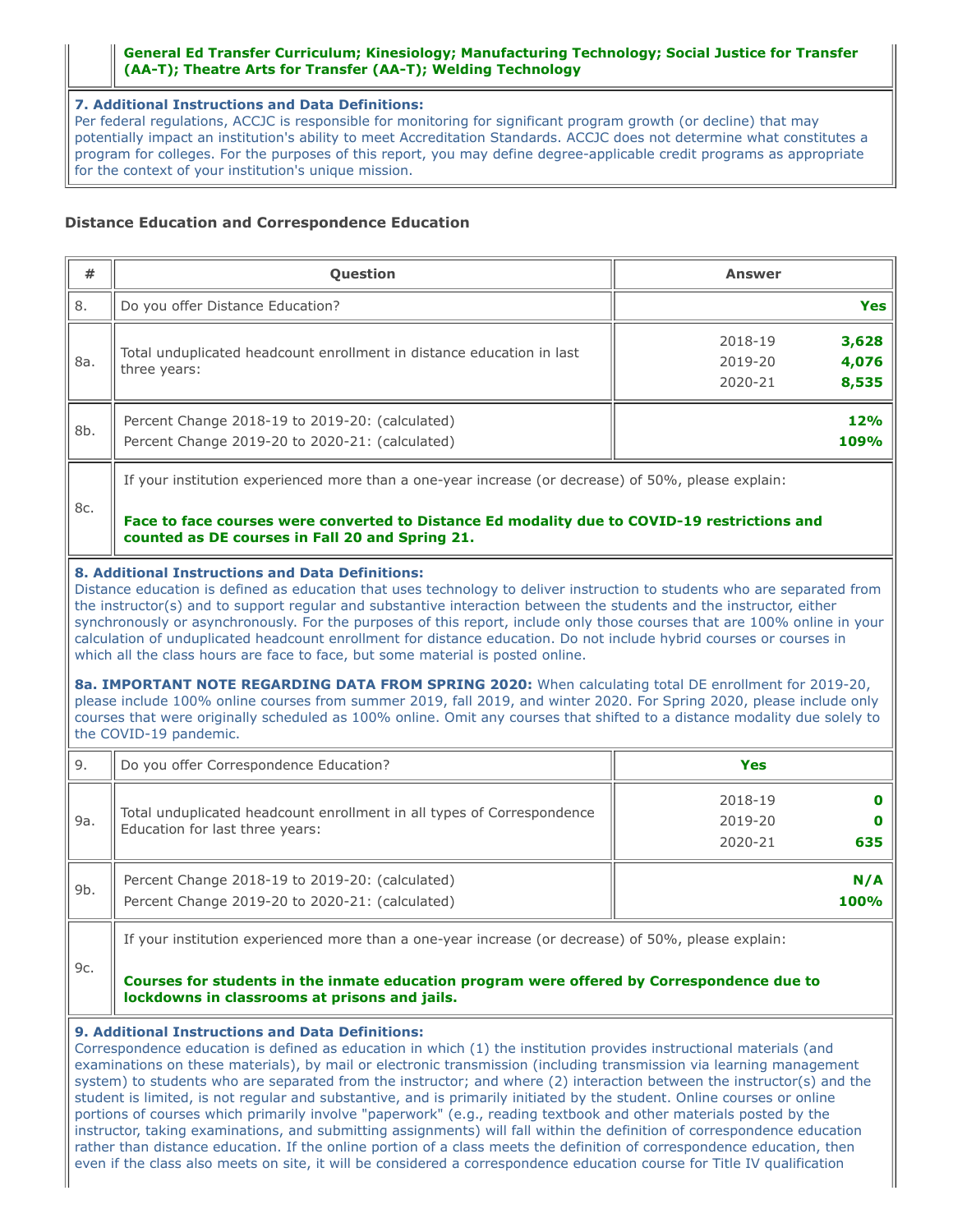# **Federal Data**

| #                                                                                                                                                                                                                                                                                                                                                                                                                                                             | Question                                                                                                                                                                                                                                                                                                                                                                                                                              | <b>Answer</b>                                                 |  |  |  |  |
|---------------------------------------------------------------------------------------------------------------------------------------------------------------------------------------------------------------------------------------------------------------------------------------------------------------------------------------------------------------------------------------------------------------------------------------------------------------|---------------------------------------------------------------------------------------------------------------------------------------------------------------------------------------------------------------------------------------------------------------------------------------------------------------------------------------------------------------------------------------------------------------------------------------|---------------------------------------------------------------|--|--|--|--|
| 10.                                                                                                                                                                                                                                                                                                                                                                                                                                                           | List the current Graduation Rate per the US Education Department College<br>Scorecard                                                                                                                                                                                                                                                                                                                                                 | 24%                                                           |  |  |  |  |
|                                                                                                                                                                                                                                                                                                                                                                                                                                                               | <b>10. Additional Instructions and Data Definitions:</b><br>The US Education Department College Scorecard can be accessed at https://collegescorecard.ed.gov/. Enter your<br>institutions name in the search box to find the current graduation rate. For the purposes of the College Scorecard,<br>graduation rate is defined as "the share of students who graduated within 8 years of entering this school for the first<br>time." |                                                               |  |  |  |  |
| 11.                                                                                                                                                                                                                                                                                                                                                                                                                                                           | If your college relies on another source for reporting success metrics,<br>please identify the source (select one).                                                                                                                                                                                                                                                                                                                   | <b>CCCCO Student Success Metrics</b><br>dashboard (Scorecard) |  |  |  |  |
| 12.                                                                                                                                                                                                                                                                                                                                                                                                                                                           | https://www.hartnell.edu/abo<br>Please provide a link to the exact page on your institution's website that<br>displays its most recent listing of student achievement data.<br>ut/consumer-information.html                                                                                                                                                                                                                           |                                                               |  |  |  |  |
| <b>12. Additional Instructions and Data Definitions:</b><br>ACCJC will include a link to this page in your institution\'s entry in the ACCJC Directory of Accredited Institutions<br>(https://accjc.org/find-an-institution). This reporting and monitoring requirement supports ACCJC\'s recognition by the<br>Council of Higher Education Accreditation (CHEA) and is aligned with ACCJC\'s Accreditation Standard I.C.3 and Eligibility<br>Requirement 19. |                                                                                                                                                                                                                                                                                                                                                                                                                                       |                                                               |  |  |  |  |

## **Institution Set Standards for Student Achievement**

| #                                                                                                                                                                                                                                                                                                                                                                                                                                                 | Question                                                                          | <b>Answer</b> |             |             |  |  |  |  |
|---------------------------------------------------------------------------------------------------------------------------------------------------------------------------------------------------------------------------------------------------------------------------------------------------------------------------------------------------------------------------------------------------------------------------------------------------|-----------------------------------------------------------------------------------|---------------|-------------|-------------|--|--|--|--|
|                                                                                                                                                                                                                                                                                                                                                                                                                                                   | <b>Course Completion Rates</b>                                                    |               |             |             |  |  |  |  |
| 13.                                                                                                                                                                                                                                                                                                                                                                                                                                               | List your Institution-Set Standard (floor) for successful                         | 2018-19       | 2019-20     | 2020-21     |  |  |  |  |
|                                                                                                                                                                                                                                                                                                                                                                                                                                                   | student course completion rate:                                                   | 68 %          | $71$ %      | <b>72 %</b> |  |  |  |  |
|                                                                                                                                                                                                                                                                                                                                                                                                                                                   | List your stretch goal (aspirational) for successful                              | 2018-19       | 2019-20     | 2020-21     |  |  |  |  |
| 13a.                                                                                                                                                                                                                                                                                                                                                                                                                                              | student course completion rate:                                                   | N/A           | 87 %        | 88 %        |  |  |  |  |
|                                                                                                                                                                                                                                                                                                                                                                                                                                                   | List the actual successful student course completion                              |               |             |             |  |  |  |  |
| 13b.                                                                                                                                                                                                                                                                                                                                                                                                                                              |                                                                                   | 2018-19       | 2019-20     | 2020-21     |  |  |  |  |
|                                                                                                                                                                                                                                                                                                                                                                                                                                                   | rate:                                                                             | 76 %          | <b>76 %</b> | 67 %        |  |  |  |  |
| 13. Additional Instructions and Data Definitions:<br>For the purposes of this report, the successful course completion rate is calculated as the number of student completions<br>with a grade of C or better divided by the number of students enrolled in the course. If your institution calculates<br>successful course completion differently, you may respond using your local calculation and describe your methodology in<br>Question 20. |                                                                                   |               |             |             |  |  |  |  |
| <b>Certificates</b>                                                                                                                                                                                                                                                                                                                                                                                                                               |                                                                                   |               |             |             |  |  |  |  |
| 14.                                                                                                                                                                                                                                                                                                                                                                                                                                               | Type of Institute-set standard for certificates:<br><b>Number of certificates</b> |               |             |             |  |  |  |  |

|      | $\mu$ , and the contract of the statistical contraction.     | NUMBER OF CONTROLLS |         |         |
|------|--------------------------------------------------------------|---------------------|---------|---------|
|      | If Number-Other or Percent-other, please describe:           |                     |         |         |
|      | List your Institution-Set Standard (floor) for certificates: | 2018-19             | 2019-20 | 2020-21 |
| 14a  |                                                              | 428                 | 706     | 765     |
|      |                                                              |                     |         |         |
|      |                                                              |                     |         |         |
| 14b. | List your stretch goal (aspirational) for certificates:      | 2018-19             | 2019-20 | 2020-21 |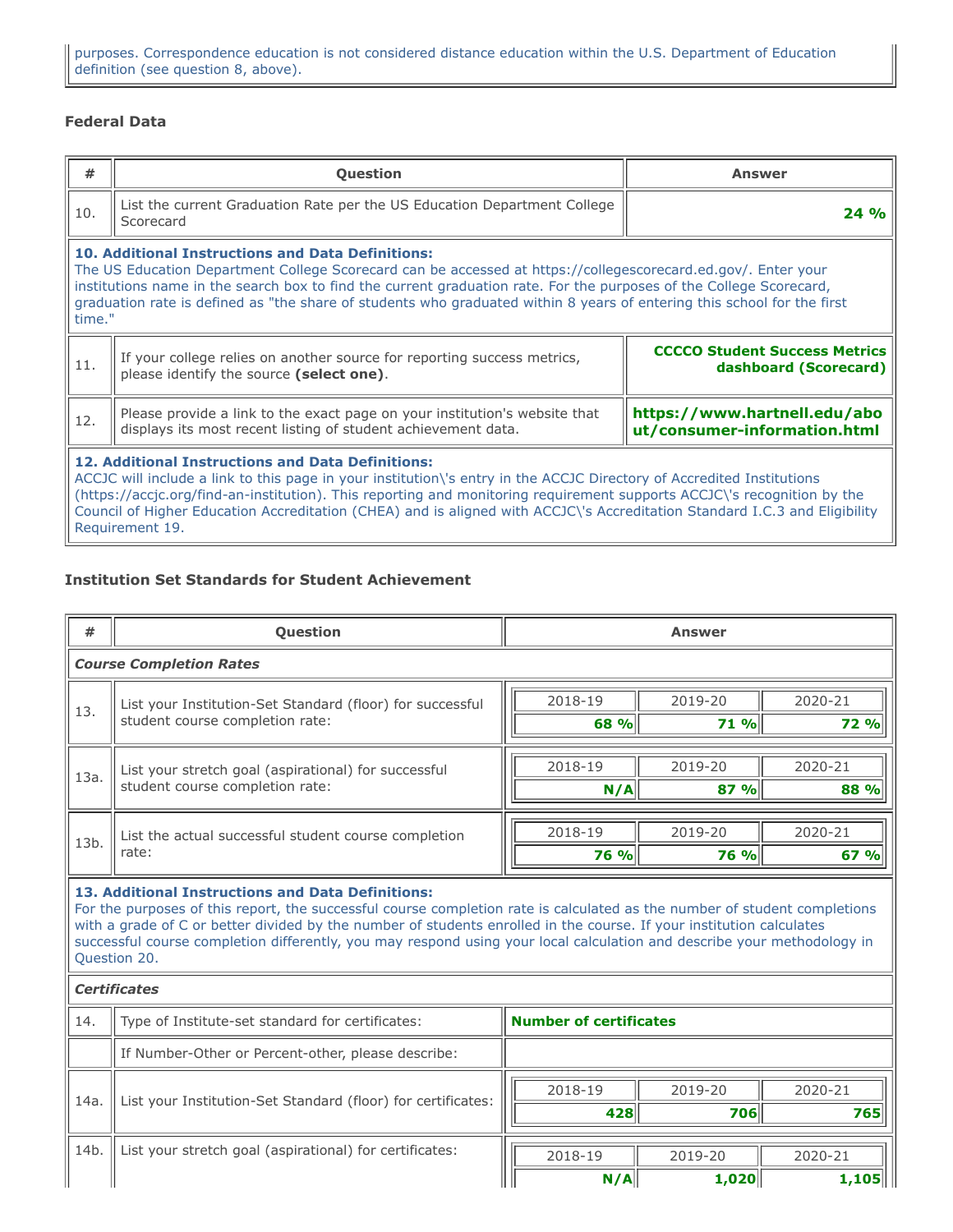|                 |                                                                                                                                                                              |                                                                                              |               | 2018-19<br>2019-20                                                                                                                                                                                                                                                                                                                                                                                                                                                                                                                                                                                                                                                                                                                                                                                                          |         |  |     |  |         |
|-----------------|------------------------------------------------------------------------------------------------------------------------------------------------------------------------------|----------------------------------------------------------------------------------------------|---------------|-----------------------------------------------------------------------------------------------------------------------------------------------------------------------------------------------------------------------------------------------------------------------------------------------------------------------------------------------------------------------------------------------------------------------------------------------------------------------------------------------------------------------------------------------------------------------------------------------------------------------------------------------------------------------------------------------------------------------------------------------------------------------------------------------------------------------------|---------|--|-----|--|---------|
| 14c.            | List actual number or percentage of certificates:                                                                                                                            |                                                                                              |               |                                                                                                                                                                                                                                                                                                                                                                                                                                                                                                                                                                                                                                                                                                                                                                                                                             |         |  | 971 |  | 978     |
|                 | <b>14. Additional Instructions and Data Definitions:</b>                                                                                                                     |                                                                                              |               |                                                                                                                                                                                                                                                                                                                                                                                                                                                                                                                                                                                                                                                                                                                                                                                                                             |         |  |     |  |         |
|                 | <b>Associate Degree (A.A./A.S.)</b>                                                                                                                                          |                                                                                              |               |                                                                                                                                                                                                                                                                                                                                                                                                                                                                                                                                                                                                                                                                                                                                                                                                                             |         |  |     |  |         |
| 15.             | Type of Institute-set standard for degrees awarded:<br><b>Number of degrees</b>                                                                                              |                                                                                              |               |                                                                                                                                                                                                                                                                                                                                                                                                                                                                                                                                                                                                                                                                                                                                                                                                                             |         |  |     |  |         |
|                 | If Number-Other or Percent-other, please describe:                                                                                                                           |                                                                                              |               |                                                                                                                                                                                                                                                                                                                                                                                                                                                                                                                                                                                                                                                                                                                                                                                                                             |         |  |     |  |         |
|                 |                                                                                                                                                                              |                                                                                              |               |                                                                                                                                                                                                                                                                                                                                                                                                                                                                                                                                                                                                                                                                                                                                                                                                                             | 2018-19 |  |     |  |         |
| 15a.            | List your Institution-Set Standard (floor) for degrees:                                                                                                                      |                                                                                              |               |                                                                                                                                                                                                                                                                                                                                                                                                                                                                                                                                                                                                                                                                                                                                                                                                                             |         |  | 999 |  | 1,101   |
|                 |                                                                                                                                                                              |                                                                                              |               |                                                                                                                                                                                                                                                                                                                                                                                                                                                                                                                                                                                                                                                                                                                                                                                                                             |         |  |     |  |         |
| 15b.            | List your stretch goal (aspirational) for degrees:                                                                                                                           |                                                                                              |               | 2020-21<br>948<br>For purposes of this report, include only those certificates which are awarded with 16 or more units.<br>2020-21<br>2019-20<br>698<br>2018-19<br>2019-20<br>2020-21<br>1,443<br>1,590<br>N/A<br>2018-19<br>2019-20<br>2020-21<br>1,528<br>1,539<br><b>No</b><br><b>Number of transfers</b><br>2018-19<br>2019-20<br>2020-21<br>535<br>783<br>2018-19<br>2020-21<br>2019-20<br>N/A<br>1,131<br>2018-19<br>2019-20<br>2020-21<br>794<br>762<br>Examination pass rates for programs in which students are required to pass a licensure or other similar<br>Stretch<br>2018-19<br>2019-20<br>2020-21<br>(Aspirational)<br>Pass Rate<br>Pass Rate<br>Pass Rate<br>Goal $(\% )$<br>(9/0)<br>(9/0)<br>(9/6)<br>100 %<br>100 %<br>90%<br>86 %<br>80 %<br>100 %<br>89 %<br>100 %<br>$n/a$ %<br>100 %<br>87%<br>94% |         |  |     |  |         |
|                 |                                                                                                                                                                              |                                                                                              |               |                                                                                                                                                                                                                                                                                                                                                                                                                                                                                                                                                                                                                                                                                                                                                                                                                             |         |  |     |  |         |
| 15c.            | List actual number or percentage of degrees:                                                                                                                                 |                                                                                              |               |                                                                                                                                                                                                                                                                                                                                                                                                                                                                                                                                                                                                                                                                                                                                                                                                                             |         |  |     |  | 1,403   |
|                 | <b>Bachelor's Degree (B.A./B.S.)</b>                                                                                                                                         |                                                                                              |               |                                                                                                                                                                                                                                                                                                                                                                                                                                                                                                                                                                                                                                                                                                                                                                                                                             |         |  |     |  |         |
| 16.             | Does your college offer a Bachelor's Degree (B.A./B.S.)?                                                                                                                     |                                                                                              |               |                                                                                                                                                                                                                                                                                                                                                                                                                                                                                                                                                                                                                                                                                                                                                                                                                             |         |  |     |  |         |
| <b>Transfer</b> |                                                                                                                                                                              |                                                                                              |               |                                                                                                                                                                                                                                                                                                                                                                                                                                                                                                                                                                                                                                                                                                                                                                                                                             |         |  |     |  |         |
| 17.             | Type of Institute-set standard for transfers:                                                                                                                                |                                                                                              |               |                                                                                                                                                                                                                                                                                                                                                                                                                                                                                                                                                                                                                                                                                                                                                                                                                             |         |  |     |  |         |
|                 | If Number-Other or Percent-other, please describe:                                                                                                                           |                                                                                              |               |                                                                                                                                                                                                                                                                                                                                                                                                                                                                                                                                                                                                                                                                                                                                                                                                                             |         |  |     |  |         |
|                 |                                                                                                                                                                              |                                                                                              |               |                                                                                                                                                                                                                                                                                                                                                                                                                                                                                                                                                                                                                                                                                                                                                                                                                             |         |  |     |  |         |
| 17a.            | List your Institution-Set Standard (floor) for the<br>students who transfer to a 4-year college/university:                                                                  |                                                                                              |               |                                                                                                                                                                                                                                                                                                                                                                                                                                                                                                                                                                                                                                                                                                                                                                                                                             |         |  |     |  | 809     |
|                 |                                                                                                                                                                              |                                                                                              |               |                                                                                                                                                                                                                                                                                                                                                                                                                                                                                                                                                                                                                                                                                                                                                                                                                             |         |  |     |  |         |
| 17b.            | List your stretch goal (aspirational) for the students who<br>transfer to a 4-year college/university:                                                                       |                                                                                              |               |                                                                                                                                                                                                                                                                                                                                                                                                                                                                                                                                                                                                                                                                                                                                                                                                                             |         |  |     |  | 1,169   |
|                 |                                                                                                                                                                              |                                                                                              |               |                                                                                                                                                                                                                                                                                                                                                                                                                                                                                                                                                                                                                                                                                                                                                                                                                             |         |  |     |  |         |
| 17d.            |                                                                                                                                                                              | List actual number or percentage of students who<br>transfer to a 4-year college/university: |               |                                                                                                                                                                                                                                                                                                                                                                                                                                                                                                                                                                                                                                                                                                                                                                                                                             |         |  |     |  | 944     |
|                 | <b>Licensure Examination Pass Rates</b>                                                                                                                                      |                                                                                              |               |                                                                                                                                                                                                                                                                                                                                                                                                                                                                                                                                                                                                                                                                                                                                                                                                                             |         |  |     |  |         |
|                 | examination in order to work in their field of study:                                                                                                                        |                                                                                              |               |                                                                                                                                                                                                                                                                                                                                                                                                                                                                                                                                                                                                                                                                                                                                                                                                                             |         |  |     |  |         |
|                 |                                                                                                                                                                              |                                                                                              |               |                                                                                                                                                                                                                                                                                                                                                                                                                                                                                                                                                                                                                                                                                                                                                                                                                             |         |  |     |  |         |
|                 | Exam<br>(National,<br>Set standard<br>State,<br>Program<br>Other)                                                                                                            |                                                                                              | Institution-  |                                                                                                                                                                                                                                                                                                                                                                                                                                                                                                                                                                                                                                                                                                                                                                                                                             |         |  |     |  |         |
| 18.             |                                                                                                                                                                              |                                                                                              | $(%)$ (Floor) |                                                                                                                                                                                                                                                                                                                                                                                                                                                                                                                                                                                                                                                                                                                                                                                                                             |         |  |     |  |         |
|                 | <b>Registered Nursing</b>                                                                                                                                                    | <b>State</b>                                                                                 |               |                                                                                                                                                                                                                                                                                                                                                                                                                                                                                                                                                                                                                                                                                                                                                                                                                             |         |  |     |  | $n/a$ % |
|                 | <b>Vocational Nursing</b><br><b>Respiratory Care</b>                                                                                                                         | <b>State</b>                                                                                 |               |                                                                                                                                                                                                                                                                                                                                                                                                                                                                                                                                                                                                                                                                                                                                                                                                                             |         |  |     |  |         |
|                 | <b>Practitioner</b>                                                                                                                                                          | <b>State</b>                                                                                 | <b>75 %</b>   |                                                                                                                                                                                                                                                                                                                                                                                                                                                                                                                                                                                                                                                                                                                                                                                                                             |         |  |     |  | $n/a$ % |
|                 | 18. Additional Instructions and Data Definitions:<br>Report only those programs for which a license or other similar examination is required before students can qualify for |                                                                                              |               |                                                                                                                                                                                                                                                                                                                                                                                                                                                                                                                                                                                                                                                                                                                                                                                                                             |         |  |     |  |         |
|                 | employment in their chosen field of study, and where there were at least 10 students who completed the program in the                                                        |                                                                                              |               |                                                                                                                                                                                                                                                                                                                                                                                                                                                                                                                                                                                                                                                                                                                                                                                                                             |         |  |     |  |         |
|                 | designated year.                                                                                                                                                             |                                                                                              |               |                                                                                                                                                                                                                                                                                                                                                                                                                                                                                                                                                                                                                                                                                                                                                                                                                             |         |  |     |  |         |

*Employment rates for Career and Technical Education students*